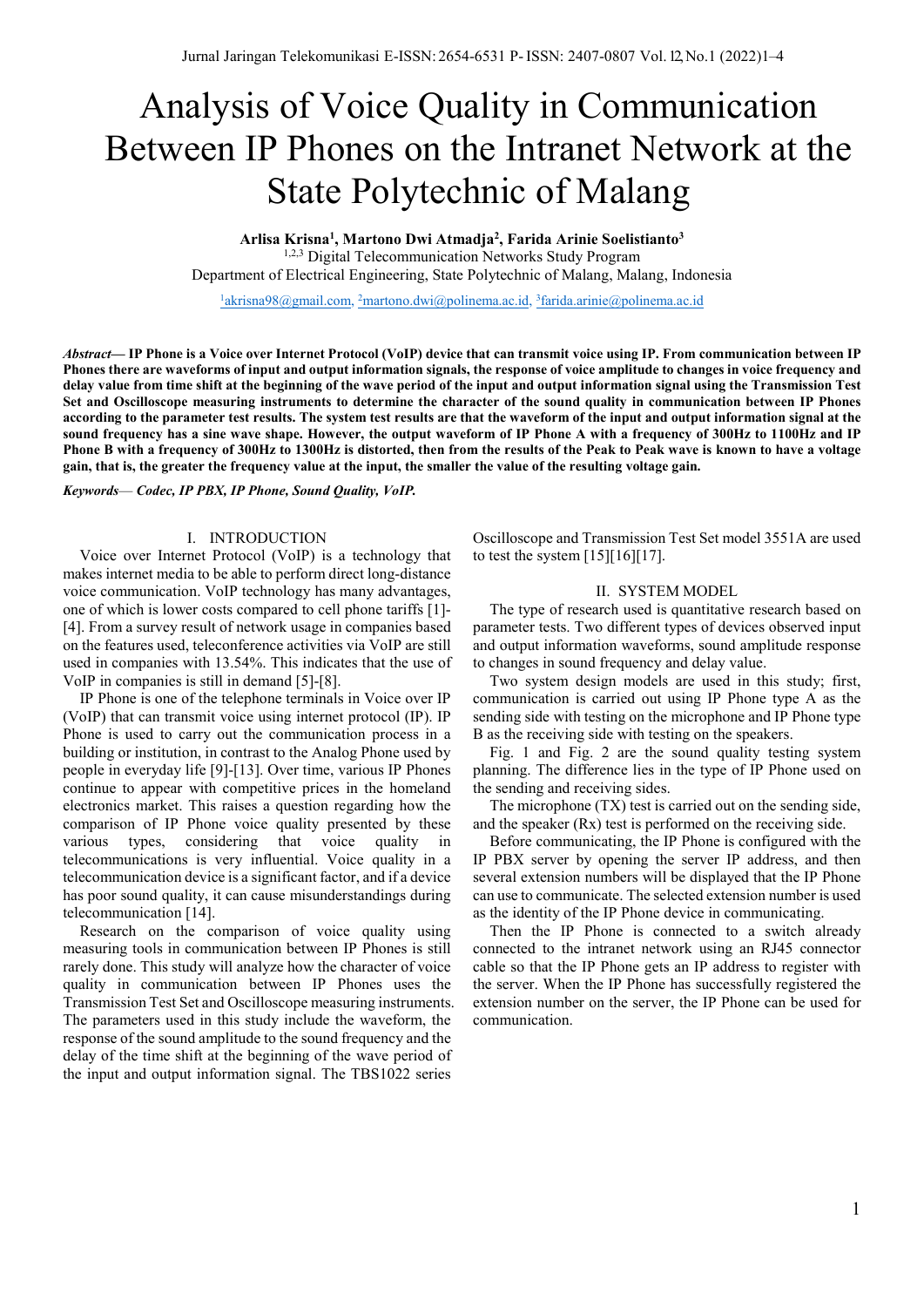

Fig. 1. The proposed system model



Fig. 2. The proposed experiment measurement

The next stage is sending IP Phone calls to the receiving IP Phone using the extension number that was previously registered. When the recipient's IP Phone has picked up the call (on-hook condition), the two IP Phones are connected with a rosette. The connection uses an RJ11 cable on the rosette port and an RJ9 cable on the handset port of both types of IP Phones. Each type of IP Phone has a different layout of the microphone and speaker on the rosette, which will be connected to the Transmission Test Set, so check the rosette using a multimeter to determine the layout of the microphone used for the sending side and the speaker used for the receiving side on the rosette.

After knowing the layout of the microphone as the sender and the speaker as the receiver, the Transmission Test Set and the Oscilloscope are connected to a rosette so that system testing can be carried out.

In the Transmission Test Set, the sound frequency is changed from 300Hz to 3400Hz as the input frequency and set the amplitude value of -23.5 dBm as a fixed amplitude input value. The results displayed on the Transmission Test Set are the input and output frequency values and the input and output sound amplitude values.

On the oscilloscope, there are two channels used in testing. Channel 1 is connected to the rosette on the microphone side of the sending IP Phone, while channel two is connected to the rosette on the speaker side of the receiving IP Phone. The results displayed on the oscilloscope are the input and output frequency values, input and output waveforms, peak to peak input and output waves and time shifts at the beginning of the input and output information signal wave periods.



Figure 3. Layout of Microphone Testing and Type A IP Phone Speakers in Rosette



Figure 4. Layout of Microphone Testing and Type B IP Phone Speakers in Rosette

### III. RESULTS AND DISCUSSION

This section describes the experimental results of the proposed system and discusses the results of each parameter that has been carried out.

#### *A. Input and output waveform comparison*

The test results of the waveform parameters of the information signal at the input and output when communication occurs between IP Phones are obtained from the Oscilloscope in the form of an information signal waveform on the sending and receiving sides with peak to peak values for each waveform.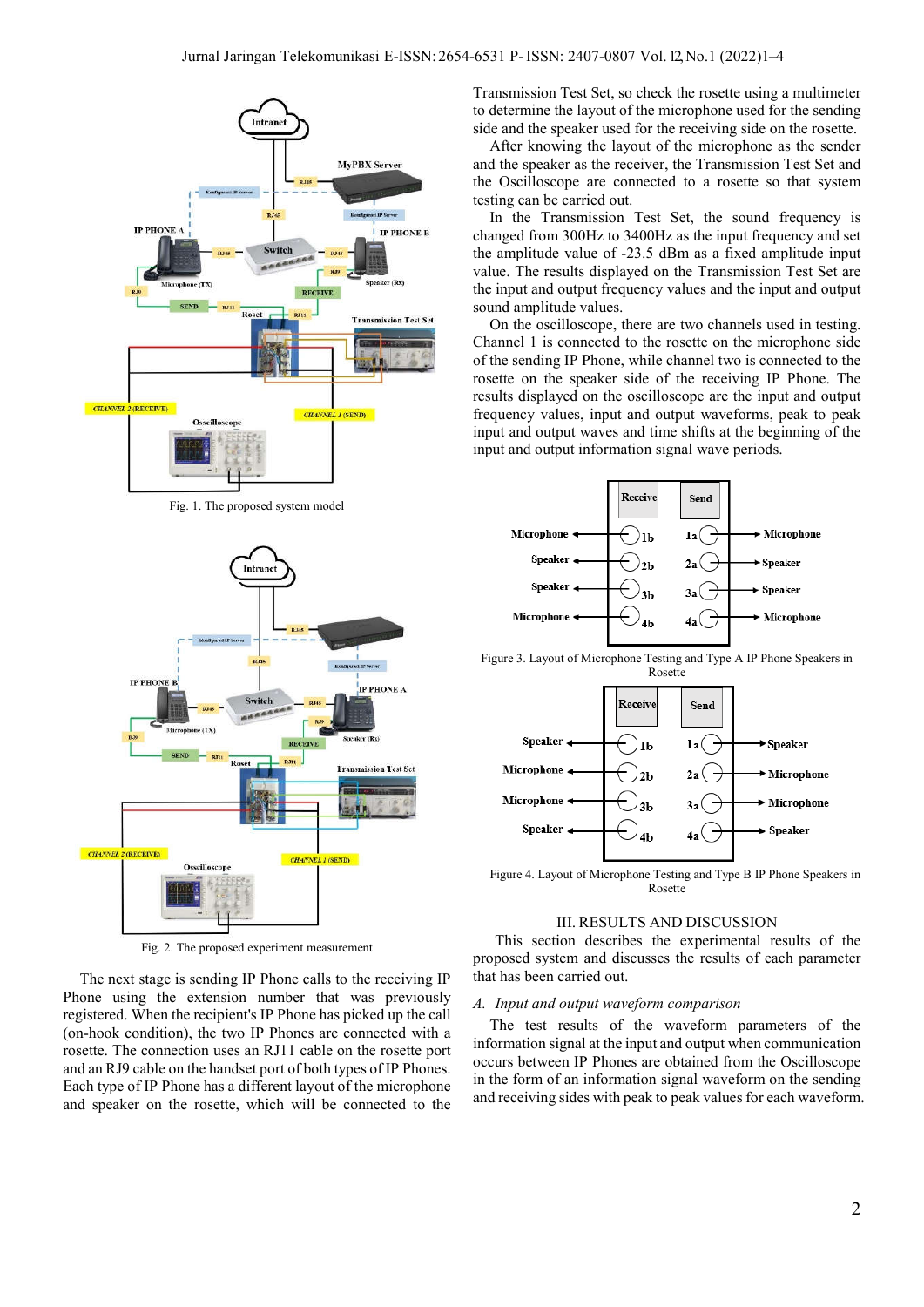

*B. Response of Sound Amplitude to Changes in Sound Frequency.*

The results of the response value of the sound amplitude to changes in the sound frequency, from the Transmission in the frequency range of 300Hz to 3400Hz and the limit of the input amplitude value of -23.5dBm. The input and output sound amplitude values will be displayed on the Transmission Test Set.



Figure 9. Graph of Amplitude Value Results Against Frequency Changes

In IP Phone type A, the largest amplitude value is at a frequency of 300Hz with a value of -9.7 dBm, while the smallest amplitude value is located at a frequency of 1200Hz with a value of -18.9 dBm. While on IP Phone type B, the largest amplitude is located at 500Hz and 600Hz with an amplitude value of -0.1 dBm, while the smallest amplitude value is located at a frequency of 3400Hz with an amplitude value of -7.3 dBm.

From the results of the amplitude response test to changes in frequency and is accompanied by a calculation of the power gain using the formula:

Power Amplification (dB) =  $dBm_{output} - dBm_{input}$ 

It is stated that IP Phone type A has a lower amplification value than IP Phone type B on the reception side. The gain on IP Phone type A ranges from 13.79 dB to 11.9 dB, while the gain on IP Phone type B ranges from 21.5dB to 16.2 dB.

#### *C. Delay Value for Each Change in Sound Frequency*

The results of the delay value test of the time shift at the beginning of the wave period of the input and output information signal at each change in the sound frequency from 300Hz to 3400Hz.



Figure 10. Graph of Delay Value Results Against Changes in Frequency

The results of the measurement and calculation of the delay parameter from the time shift at the beginning of the input and output, also output information signal wave period on IP Phone type B as the receiver has the largest delay value of 1.6 ms at a frequency of 300Hz, while the smallest delay value is 0.04 ms at a frequency of 1800 Hz. Furthermore, IP Phone type A as the receiver has the largest delay value of 0.48 ms at a frequency of 700Hz, while the smallest delay value is 0.16 ms at 3200 Hz.

The test data results show that the frequency of 300Hz to 3400Hz has a delay value of less than 150ms, both in communication from IP Phone type A to IP Phone type B and vice versa. Referring to the TIPHON standard issued by ETSI TR 101 329 V2.1.1 regarding "General aspects of Quality of Service (QoS)", the delay value of less than 150 ms is included in the excellent category with an index value of 4, meaning that in communication between two types of IP The phone already has a delay value that meets the standard in the excellent category.